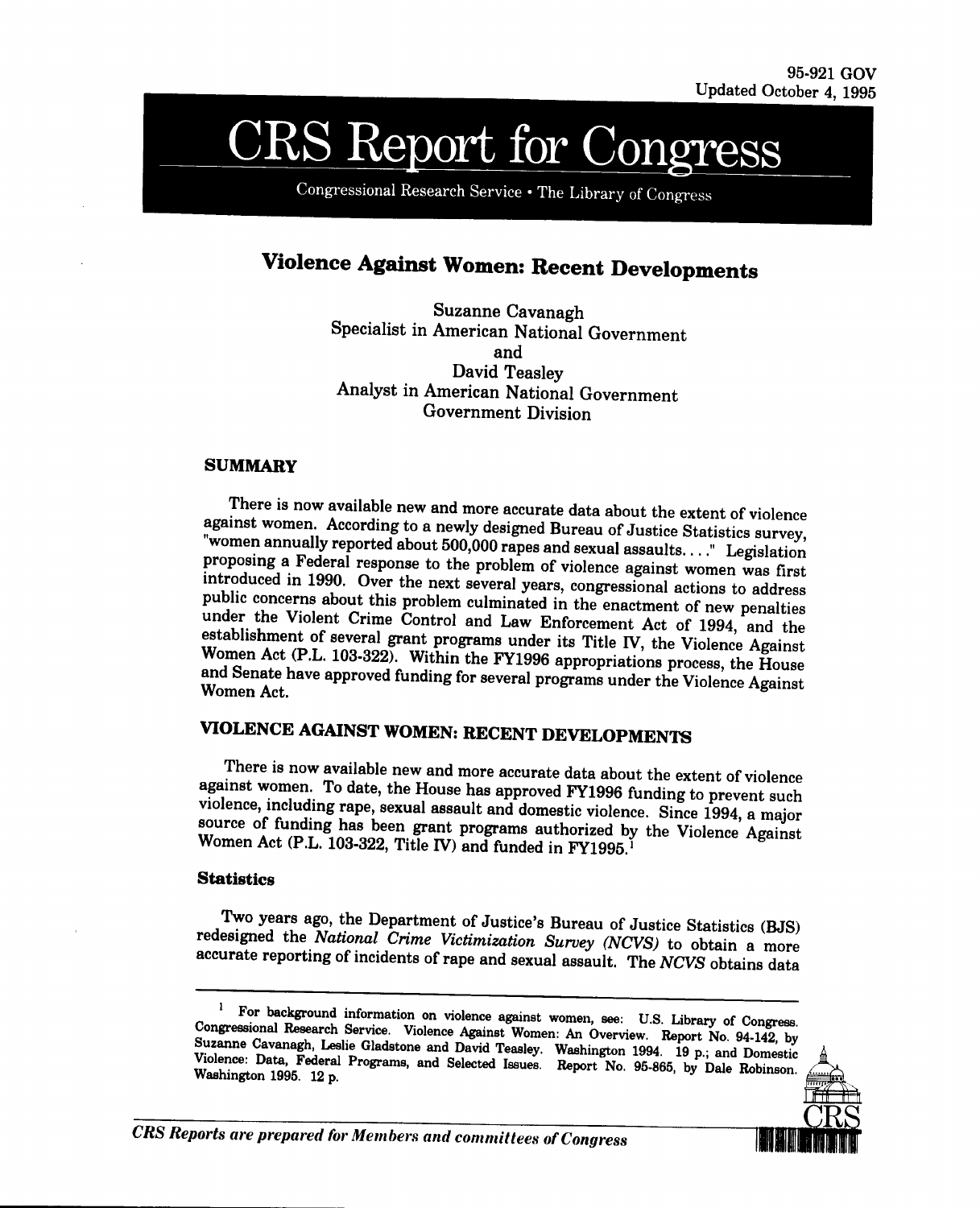#### **CRS-2**

about criminal activity from a nationally representative sample of U.S. households. Each year, interviews are conducted of every person aged 12 and over in these households to measure crime from the victim's perspective. This approach differs from that of the Federal Bureau of Investigation's Uniform Crime Reports (UCR), which is based solely on crimes reported to the police. BJS statisticians caution that the redesign of the survey means that the data "are not directly comparable to earlier estimates.<sup>"2</sup> In addition, they note that despite their effort to obtain new information, those women surveyed may still be reluctant to provide information due to "the private nature of the event, the perceived stigma and the belief that no purpose would be served in reporting the crime. . . ."

Based upon a nationally representative sample of U.S. households, the BJS reported the following findings:

\* "Women age 12 or older annually sustained almost 5 million violent victimizations in **1992** and **1993.** About three-quarters of all loneoffenders was perpetrated by offenders whom the victim knew. In 29% of all violence against women by a lone offender, the perpetrator was an intimate (husband, ex-husband, boyfriend or ex-boyfriend).

\* Women were about **6** times more likely than men to experience violence committed by an intimate.

\* Women annually reported about 500,000 rapes and sexual assaults to interviewers. Friends or acquaintances of the victims committed over half of these rapes or sexual assaults. Strangers were responsible for about **1** in 5.

• Women of all races were about equally vulnerable to violence by an intimate.

\* Among victims of violence committed by an intimate, the victimization rate of women separated from their husbands was about 3 times higher than that of divorced women and about 25 times higher than that of married women. Because the *NCVS* reflects a respondent's marital status at the time of the interview, which is up to 6 months after the incident, it is possible that separation or divorce followed the violence.

<sup>&</sup>lt;sup>2</sup> U.S. Department of Justice. Press Release: Women Usually Victimized by Offenders They Know. August 16, 1995. p. 3.

**<sup>3</sup>** Ibid., p. 4.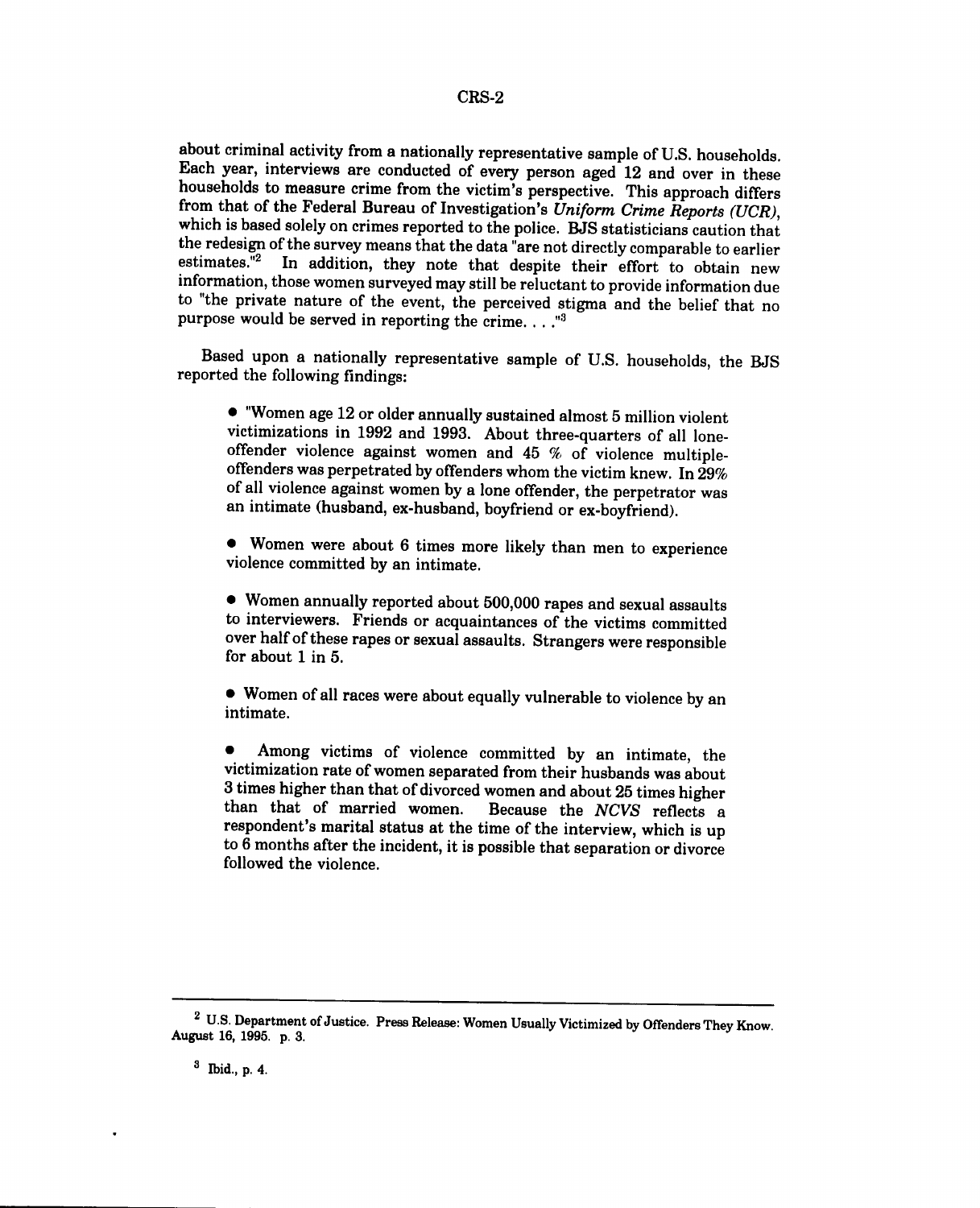\* Female victims of violence by an intimate were more often injured by the violence than females victimized by a stranger."4

The *UCR* reported 104,810 forcible rapes in 1993, a 3.9 percent decrease from the previous year. Between 1989 and 1993 the number of known rape offenses increased by 10.9 percent.<sup>5</sup> Also, during 1993, 5,278 women were victims of murder, of which 928 were murdered by their husbands and 603 were murdered by boyfriends.<sup>6</sup>

## **LEGISLATION**

Legislation proposing a Federal response to the problem of violence against women was first introduced in 1990. Over the next several years, congressional actions to address public concerns about this problem culminated in the enactment of new penalties under the Violent Crime Control and Law Enforcement Act of 1994, and the establishment of several grant programs under its Title IV, the Violence Against Women Act (P.L. 103-322).7

# **FY1995 Funding Under the Violence Against Women Act**

The Violence Against Women Act creates a number of new grant programs.<sup>8</sup> Within the Department of Justice's National Institute of Justice, a new Violence Against Women Office was created to administer these programs, with former Iowa Attorney General Bonnie Campbell as director.9

In FY1995, the Violence Against Women Act (VAWA) received an appropriation of \$1 million for the National Domestic Violence Hotline, to be administered by the Department of Health and Human Services. In addition, the Department of Justice (DoJ) will administer an appropriation of \$26 million, to be used for law enforcement, prosecution, and victim services grants to reduce violence against women.

On March 21, 1995, DoJ announced the initiation of the STOP-Services, Training, Officers, Prosecutors-Violence Against Women Formula Grant Program. As of August 1995, DoJ has awarded approximately \$426,000 to each State, and it

<sup>&</sup>lt;sup>4</sup> Quoted from U.S. Department of Justice. Bureau of Justice Statistics. *Violence against Women*: *Estimates from the Redesigned Survey.* Washington, August 1995. p. 1.

<sup>6</sup> U.S. Department of Justice. Federal Bureau of Investigation. *Uniform Crime Reports, 1993.* Washington, U.S. Govt. Print. Off., 1994. p. 58.

<sup>6</sup> Ibid, pp. 16, 20.

<sup>7</sup> See: U.S. Library of Congress. Congressional Research Service. Crime Control: Summary of the Violent Crime Control and Law Enforcement Act of 1994. Report No. 94-910. Coordinated by Charles Doyle. Washington 1994. pp. 32-48.

**<sup>8</sup>** Ibid., **pp. 32-38.**

<sup>&</sup>lt;sup>9</sup> Justice Information Electronic Newsletter, Vol. 1. April 1, 1995. Program guidelines and application kits may be obtained from the Department of Justice Response Center, 1-800-421-6770.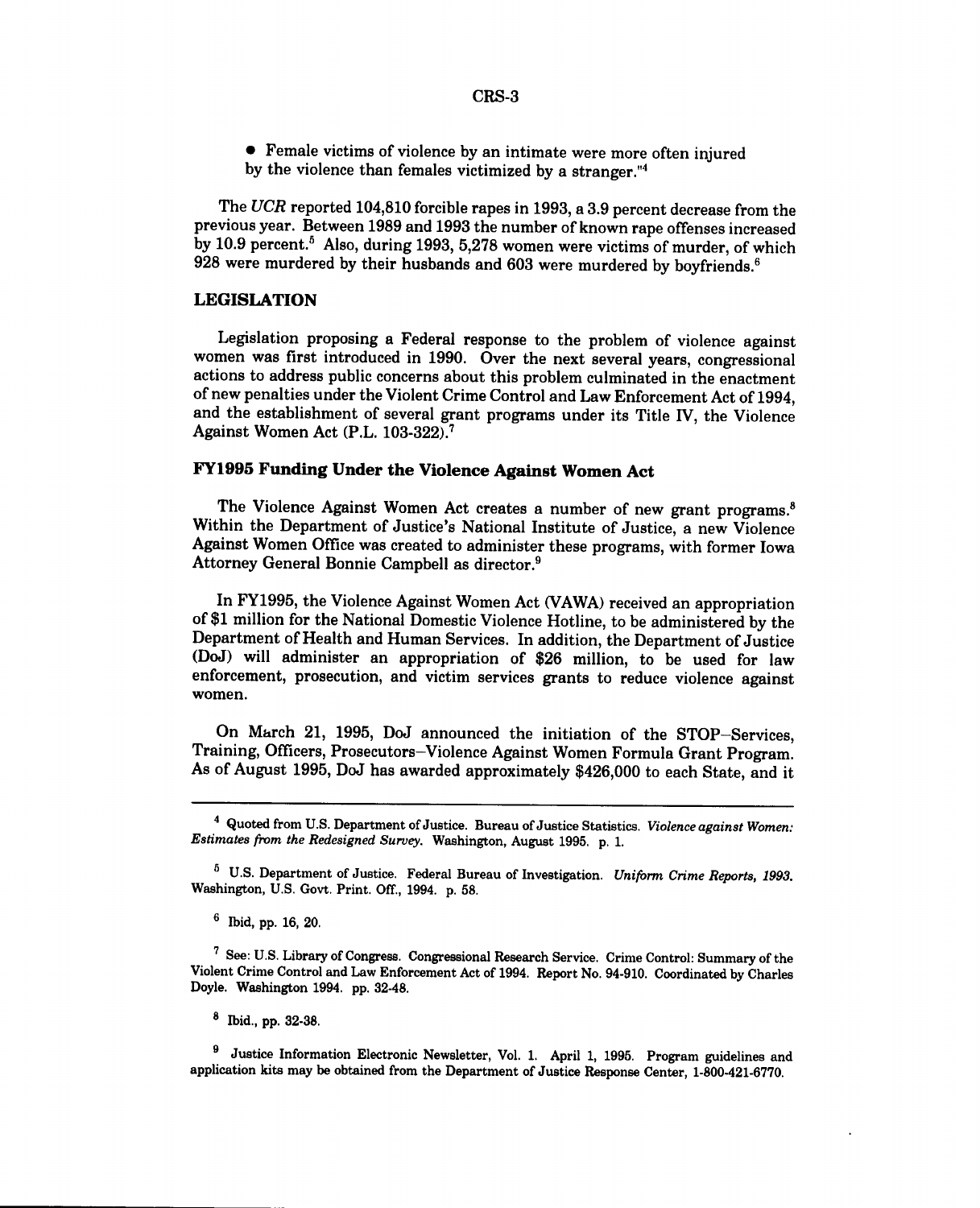### CRS-4

will distribute funding upon receipt of the various States' implementation plans. Funds are to be allocated as follows: 25 percent to law enforcement, 25 percent to prosecution, and 25 percent to nonprofit victim services. The rest is to be allocated at the State's discretion but within the parameters of the Act.

States must (1) certify that all out-of-pocket costs for forensic medical examinations of victims of sexual assaults are paid by the State, local government, or other government entity; (2) certify that victims of domestic violence are exempt from paying costs associated with filing criminal charges or issuing or serving a warrant, protection order, or witness subpoena for a domestic violence offence; and (3) assure that it will be in compliance with the above requirements by September 13, 1996 or at the end of the next legislative session, whichever is later.<sup>10</sup>

## **Recent Developments Within the 104th Congress**

Within the FY1996 appropriations process, the House and the Senate have approved funding for several programs under the Violence Against Women Act.

| Program                                                                                                     | Admin.<br><b>Agency</b> | <b>FY1995</b><br>Funding | <b>FY1996</b><br><b>Request</b> | House<br><b>Passed</b>  | <b>Senate</b><br>Passed or<br>Reported <sup>1</sup> |
|-------------------------------------------------------------------------------------------------------------|-------------------------|--------------------------|---------------------------------|-------------------------|-----------------------------------------------------|
| Law Enforcement and Prosecution<br>Grants (Sec. 40121)                                                      | OJP                     | 26.00                    | 130.00                          | 82.75                   | 130.00                                              |
| Grants to Encourage Arrest Policies<br>(Sec. 40231)                                                         | <b>OJP</b>              | $\bf{0}$                 | 28.00                           | 28.00                   | 28.00                                               |
| Rural Domestic Violence and Child<br>Abuse Enforcement (Sec. 40295)                                         | OJP                     | $\bf{0}$                 | 7.00                            | 7.00                    | 7.00                                                |
| <b>Court Appointed Special Advocates</b><br>for Victims of Child Abuse (Sec.<br>40156a                      | <b>OJP</b>              | $\bf{0}$                 | 6.00                            | 6.00                    | 6.00                                                |
| Training for Judicial Personnel and<br><b>Practitioners for Victims of Child</b><br>Abuse (Sec. 40156b)     | OJP                     | $\bf{0}$                 | 0.75                            | 0.75                    | 0.75                                                |
| Grants for Televised Testimony by<br>Victims of Child Abuse (Sec. 40156c)                                   | <b>OJP</b>              | $\bf{0}$                 | 0.25                            | $\bf{0}$                | 0.05                                                |
| National Stalker and Domestic<br>Violence Reduction Grants (Sec.<br>40601-03)                               | OJP                     | $\bf{0}$                 | 1.50                            | $\bf{0}$                | 1.50                                                |
| Training Programs for Probation and<br>Parole Officers Who Work With<br>Released Sex Offenders (Sec. 40152) |                         |                          |                                 |                         |                                                     |
| National Study on Campus Sexual<br>Assault (Sec. 40506)                                                     | <b>OJP</b><br>OJP       | $\bf{0}$<br>$\bf{0}$     | 1.00<br>0.20                    | $\mathbf 0$<br>$\bf{0}$ | 1.00<br>$\bf{0}$                                    |
| State Databases Studies (Sec. 40292)                                                                        | OJP                     | $\bf{0}$                 | 0.20                            | 0                       | 0.20                                                |
| Federal Victim Counselors (Sec.<br>40114)                                                                   | <b>USA</b>              | $\bf{0}$                 | 0.50                            | 0                       | 0.50                                                |
| Subtotal: Department of Justice                                                                             |                         | 26.00                    | 175.00                          | 124.50                  | 175.00                                              |

### **TABLE 1. Violence Against Women Program Funding, FY1995 and FY1996 (in millions)**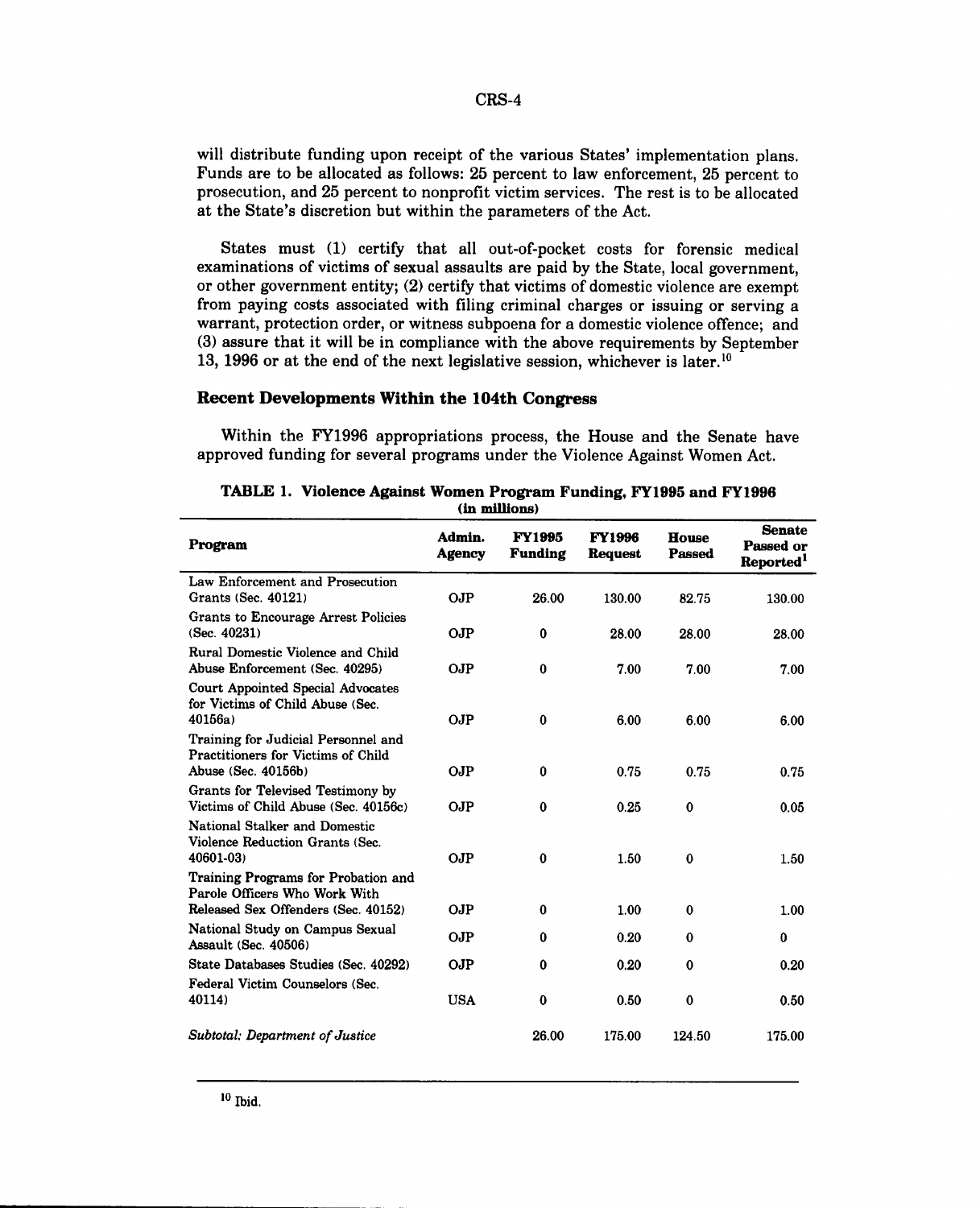| זר<br>נו ו<br>. .<br>. . |
|--------------------------|
|--------------------------|

| Program                                                                                    | Admin.<br><b>Agency</b> | <b>FY1995</b><br><b>Funding</b> | <b>FY1996</b><br>Request | <b>House</b><br><b>Passed</b> | <b>Senate</b><br>Passed or<br>Reported <sup>1</sup> |
|--------------------------------------------------------------------------------------------|-------------------------|---------------------------------|--------------------------|-------------------------------|-----------------------------------------------------|
| <b>Training Judges/Court Personnel</b><br>(Sec. 40421-22)                                  |                         | 0                               | 0.70                     |                               |                                                     |
| Subtotal: The Judiciary <sup>2</sup>                                                       |                         | $\bf{0}$                        | 0.70                     | N/A<br>N/A                    | N/A<br>N/A                                          |
| Equal Justice for Women in<br>Courts/Training Grants (Sec. 40411-                          |                         |                                 |                          |                               |                                                     |
| 14)<br>Subtotal: State Justice Institute <sup>3</sup>                                      |                         | 0                               | 0.60                     | N/A                           | N/A                                                 |
|                                                                                            |                         | $\bf{0}$                        | 0.60                     | N/A                           | N/A                                                 |
| National Domestic Violence Hotline<br>(Sec. $40211$ )                                      | ACF                     | 1.00                            | 0.40                     | 0.40                          | 0.40                                                |
| Grants to Reduce Sexual Abuse of<br>Runaway, Homeless, and Street<br>Youth (Sec. 40155)    | ACF                     | $\bf{0}$                        |                          |                               |                                                     |
| <b>Grants for Battered Women Shelters</b><br>(Sec. 40241)                                  | <b>ACF</b>              | 0                               | 7.00<br>15.00            | 0<br>0                        | 7.00                                                |
| Youth Education and Domestic<br>Violence (Sec. 40251)                                      | ACF                     | $\bf{0}$                        | 0.40                     | 0.40                          | 18.10<br>0.40                                       |
| National Number and Cost of<br>Injuries Study (Sec. 40293)                                 | $_{\rm CDC}$            | 0                               | 0.10                     | 0.10                          | 0.10                                                |
| Rape Prevention and Education<br>Grants (Sec. 40151)                                       | $_{\rm CDC}$            | $\bf{0}$                        | 35.00                    | 35.00                         | 35.00                                               |
| <b>Community Programs on Domestic</b><br>Violence (Sec. 40261)                             | $_{\rm CDC}$            | 0                               | 4.00                     | 4.00                          | 4.00                                                |
| Subtotal: Department of Health and<br>Human Services <sup>1</sup>                          |                         | 1.00                            | 61.90                    |                               |                                                     |
| Safety for Women: Capital                                                                  |                         |                                 |                          | 39.90                         | 65.00                                               |
| Improvements to Prevent Crime in<br>National Parks (Sec. 40132)                            |                         | 0                               | 5.00                     | 0                             | 0                                                   |
| Safety for Women: Capital<br>Improvements to Prevent Crime in<br>Public Parks (Sec. 40133) |                         | $\bf{0}$                        | 7.50                     | $\bf{0}$                      | 0                                                   |
| Subtotal: Department of the Interior                                                       |                         | $\bf{0}$                        | 12.50                    | $\bf{0}$                      | 0                                                   |
| Safety for Women: Capital<br>Improvements to Prevent Crime in                              |                         |                                 |                          |                               |                                                     |
| Public Transportation (Sec. 40131)                                                         |                         | 0                               | 5.00                     | $\bf{0}$                      | 0                                                   |
| Subtotal: Department of<br>Transportation                                                  |                         | 0                               | 5.00                     | $\mathbf{0}$                  | 0                                                   |

<sup>1</sup> The Senate has passed all appropriations bills for FY1996, except that for Labor, HHS, and Education. Therefore, totals provided for the Department of Health and Human Services are based upon those reported by the Sen

 $\blacksquare$ 

<sup>2</sup> Although the Administration requested a total of \$30.7 million, as authorized for FY1996 in the 1994 Crime Act: \$30 million for the Federal Judiciary (Sec. 190001a) and \$700,000 for training judges and court personnel under the Violence Against Women Act (Sec. 40421-22), it is unclear if reported totals of \$41.5<br>million for the House (H.Rept. 104-196, p. 82) and \$30 million for the Senate (S.Rept. 104-139, p. 83) for